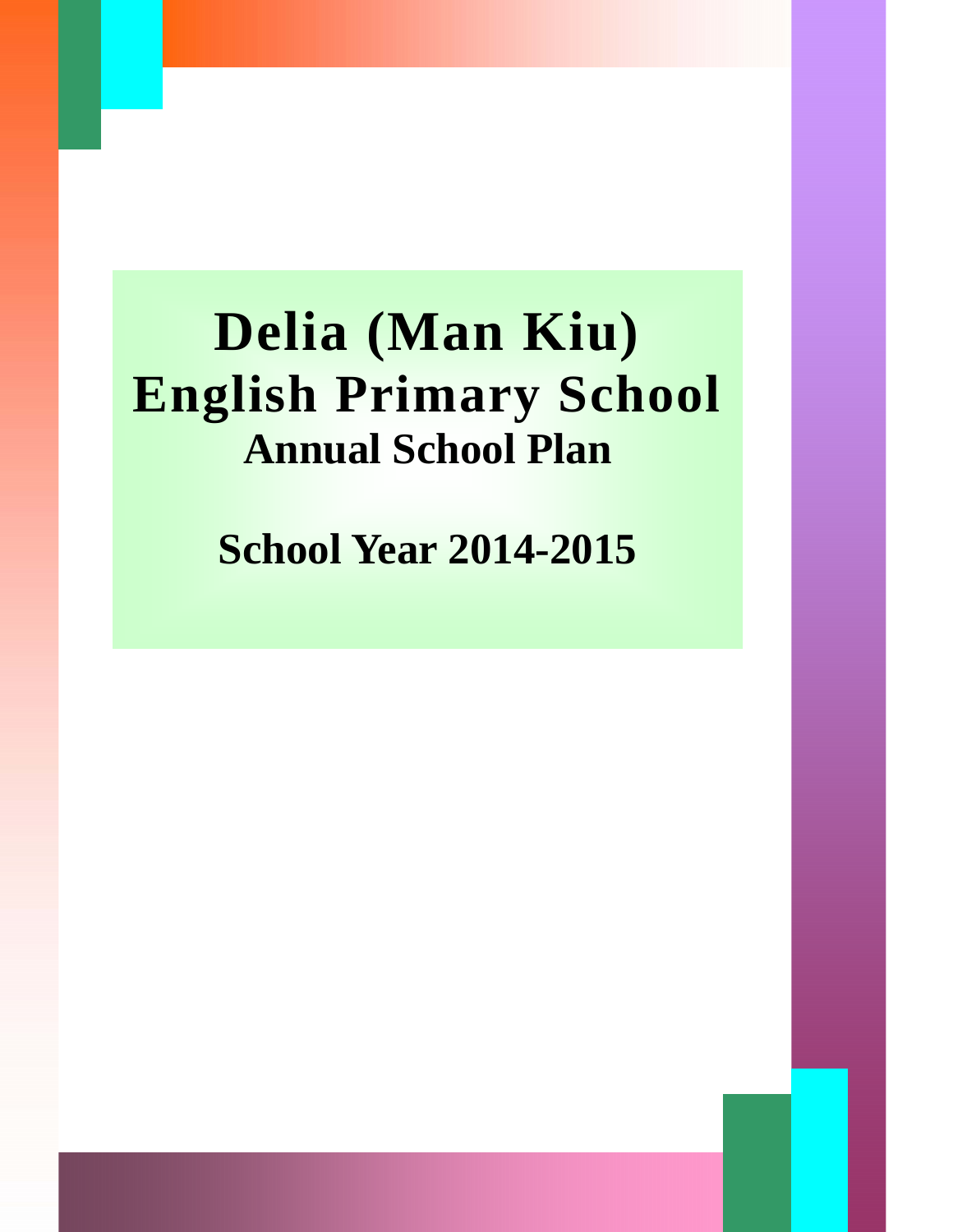## School Vision & Mission

#### **Vision and Mission:**

We envision Delia (Man Kiu) English Primary School to become "**OUR HOME**". Of which, students are **O**pen-minded, strive to **U**nderstand people of different cultures and places with mutual **R**espect. Thereafter, achieving a society of **H**armony is students' **O**bligation by fulfilling the virtues of **M**orality and **E**quality.

The school devotes to actualize the vision in accordance with the spirit of school motto "Harmony in Diversity". The school is committed to cater appropriate education for students with diverse needs in knowledge, skills and attitude, despite their ethnicities, beliefs and socioeconomic background.

#### 抱負與使命:

「大家庭」是地利亞(閩僑)英文小學的辦學抱負,旨在培育學生以開放及互相尊重 的態度去了解並欣賞不同文化與地域的人。從而以責任感、道德心和平等觀來創造 和諧社會。

學校本著「和而不同」的校訓精神,致力實現「大家庭」的辦學抱負。不論種族、 信仰和貧富,學校積極針對學生在知識、技能與人格等不同學習需要、為他們提供 適切的培養。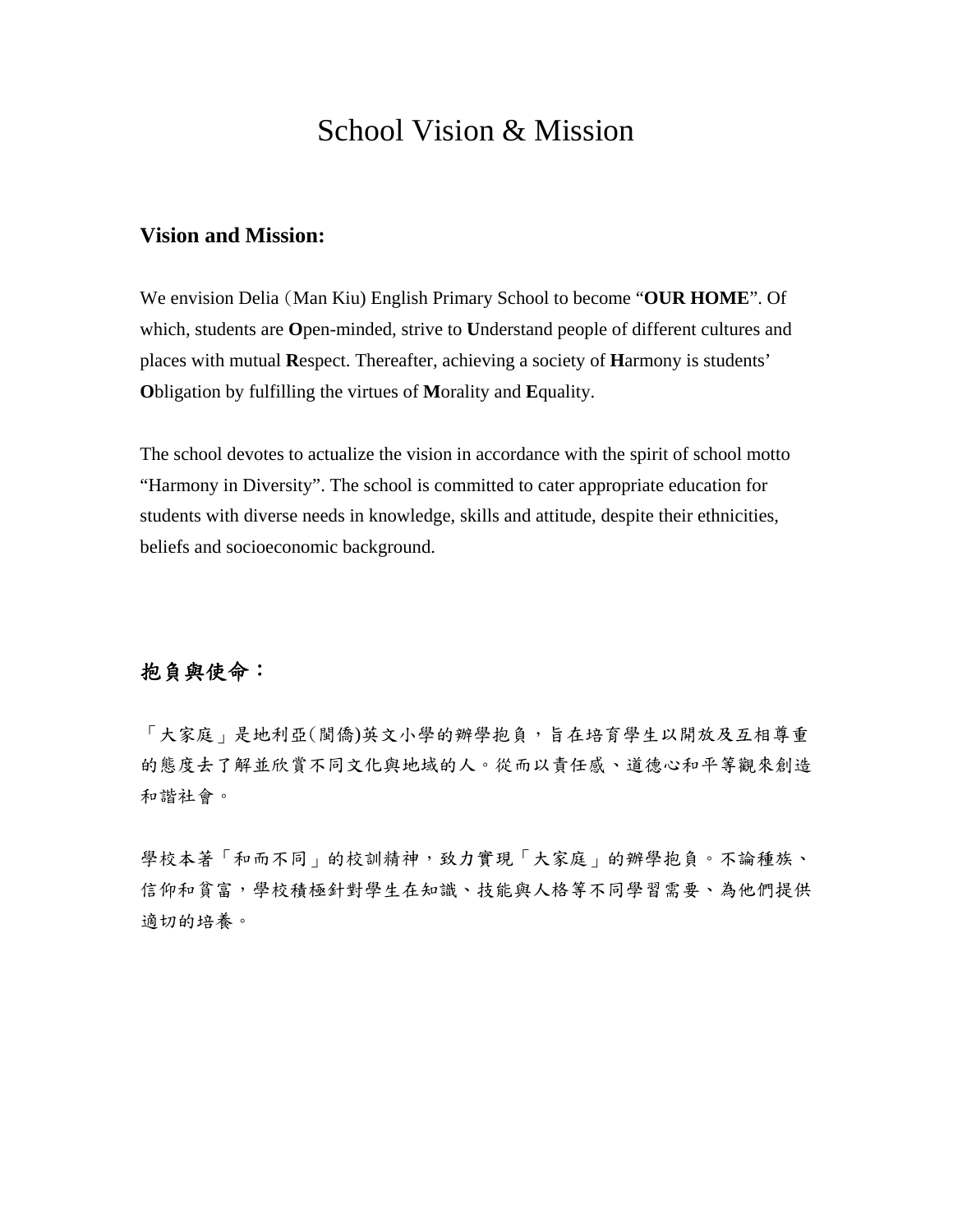## **Annual School Plan**

## **School Year 2014-2015**

## **Major Concerns**

- 1. Management & Organization:
	- To re-structure of M drive
	- To set up senior teacher mentoring programme
	- To celebrate the group of schools of the  $50<sup>th</sup>$  Anniversary
- 2. Learning & Teaching:
	- To strengthen the Collaborative Lesson Planning (CLP) cycle to upgrade the quality of students' learning
- 3. Student Support & School Ethos:
	- To set up leadership training (Prefect & monitor)
	- To optimize Extra-curricular activity and,
	- To establish the Personal Growth Lesson into routine schedule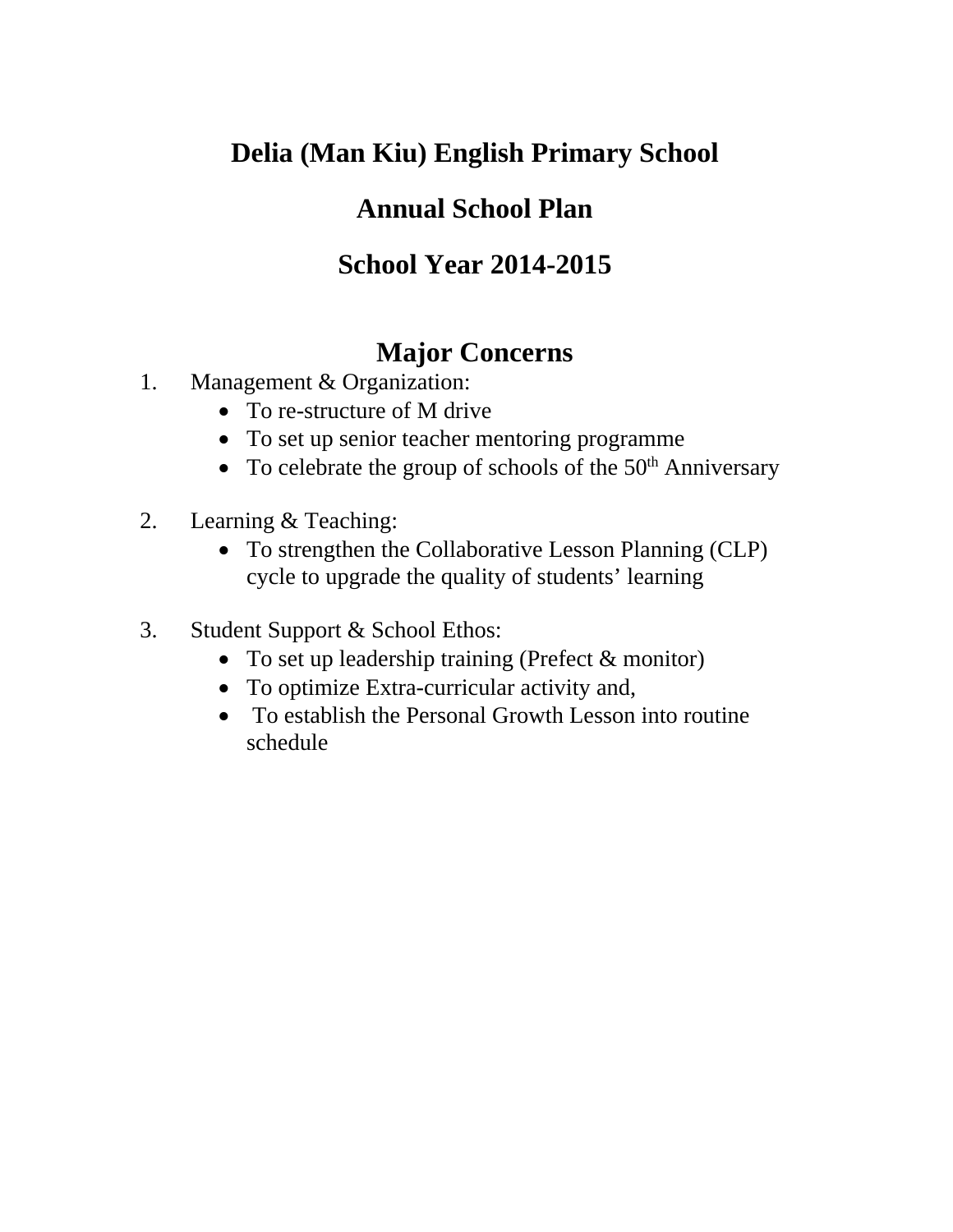#### **ADMINSTRATION**

Major Concern: 1) M Drive 2) Senior teacher mentoring programme 3)  $50<sup>th</sup>$  Anniversary 1) M Drive

| <b>Intended Outcome(s)</b>            | <b>Success Criteria</b>    | <b>Strategy/Task</b>                                |      | <b>Evaluation Method</b>    | Person in  | <b>Remark</b> |
|---------------------------------------|----------------------------|-----------------------------------------------------|------|-----------------------------|------------|---------------|
|                                       |                            |                                                     |      |                             | charge     |               |
| To access the information             | 80-90% teachers can        | - Numbering the folder                              |      | - Teachers check the M      | All admin  |               |
| and data efficiently                  | retrieve their data in the | - Create an index file with                         |      | Drive at the end of each    | team       |               |
|                                       | right folder               | hyperlinks                                          | term |                             | members    |               |
|                                       |                            | - In-charge teacher of each                         |      | - In-charge teacher of each |            |               |
|                                       |                            | domain suggests the                                 |      | domain evaluate the         |            |               |
|                                       |                            | format of folders and                               |      | contents of the folder      |            |               |
|                                       |                            | required information                                |      | - Questionnaire             |            |               |
| 2) Senior teacher mentoring programme |                            |                                                     |      |                             |            |               |
| <b>Intended Outcome(s)</b>            | <b>Success Criteria</b>    | <b>Strategy/Task</b>                                |      | <b>Evaluation Method</b>    | Person in  | <b>Remark</b> |
|                                       |                            |                                                     |      |                             | charge     |               |
| New teachers can                      | All new teachers can       | - Mentors and new                                   |      | -Questionnaire              | All admin  |               |
| understand the daily                  | understand the daily       | -Reflections in the new<br>teachers arrange regular |      | team                        |            |               |
| routine works, curriculum             | routine works, curriculum  | meeting to discuss the                              |      | teachers meeting            | members    |               |
| and requirements of the               | and requirements of the    | issues concerned                                    |      |                             |            |               |
| school efficiently                    | school by the end of       | - New teachers meeting for                          |      |                             |            |               |
|                                       | October                    | the evaluation of recent                            |      |                             |            |               |
|                                       |                            | works                                               |      |                             |            |               |
| 3) $50th$ Anniversary                 |                            |                                                     |      |                             |            |               |
| <b>Intended Outcome(s)</b>            | <b>Success Criteria</b>    | <b>Strategy/Task</b>                                |      | <b>Evaluation Method</b>    | Person in  | <b>Remark</b> |
|                                       |                            |                                                     |      |                             | charge     |               |
| To celebrate 50 <sup>th</sup>         | -School members get to     | - Each subject should organize at                   |      | - 80% of the school         | Principal, |               |
| Anniversary of Delia                  | know more about school     | least TWO celebratory activities                    |      | members enjoy the           | Subject    |               |
| Group of Schools                      |                            | - Submits TEN interesting facts                     |      | activities                  | Panels     |               |
|                                       | -Foster the sense of       | of our own school                                   |      |                             |            |               |
|                                       | belonging of school        | - Submit FIFTY recent photos                        |      |                             |            |               |
|                                       | members                    | for the booklet                                     |      |                             |            |               |
|                                       |                            | - Prepare at most 250 words with                    |      |                             |            |               |
|                                       |                            | principal's messages, school                        |      |                             |            |               |
|                                       |                            | mission, school plan,                               |      |                             |            |               |
|                                       |                            | characteristics and school                          |      |                             |            |               |
|                                       |                            | development                                         |      |                             |            |               |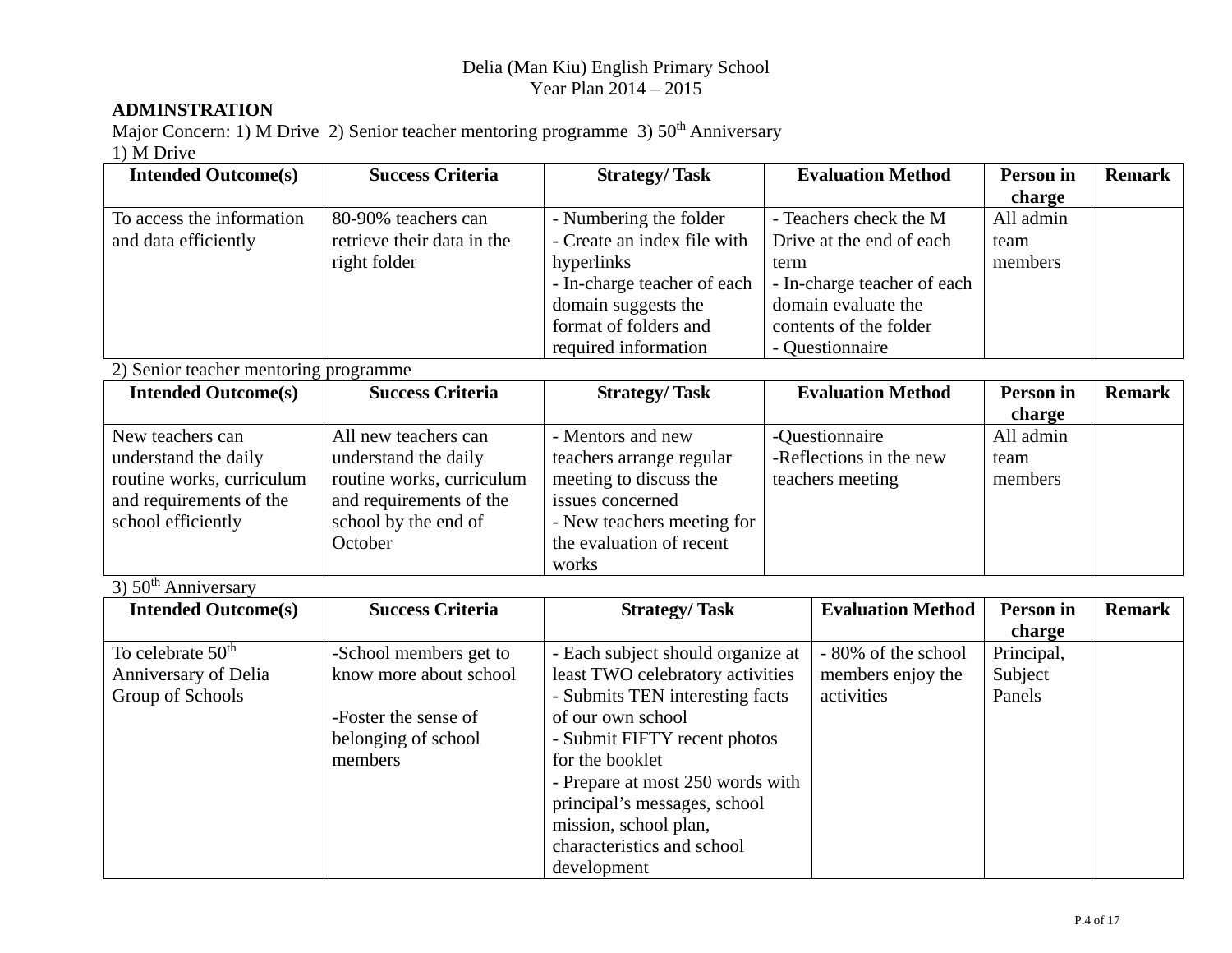#### **LEARNING AND TEACHING**

Major concern: To establish the CLP cycle

Chinese Language

本科目標:

#### 1. 中文科課程改革; 2. 培養學生閱讀的興趣及能力; 3 加強學生的寫作能力

| 目標/範疇         | 關注事項                 |                  | 評估方法                                           |             | 策略/工作                                                                                                                                                                       |                        | 成功準則                                                                      |                  | 所需資源                            | 時間表  | 負責人         |
|---------------|----------------------|------------------|------------------------------------------------|-------------|-----------------------------------------------------------------------------------------------------------------------------------------------------------------------------|------------------------|---------------------------------------------------------------------------|------------------|---------------------------------|------|-------------|
| 營造學習風<br>氣與環境 | 中文科課<br>程改革          | ✧<br>✧           | 觀課<br>學生測考成<br>績                               | ✧<br>✧      | 優化低年級課程<br>透過每星期同儕備課,各<br>級老師作經驗分享及意<br>見交流,檢討過往課程上<br>之不足,以優化低年級課<br>程,提升學習效能。<br>發展高年級課程<br>每星期進行同儕備課,<br>各級老師共同討論及作<br>經驗分享,進行單元教<br>學及工作紙設計,以發<br>展高年級課程,完善本<br>校中文科課程。 | ✧<br>$\Leftrightarrow$ | 100%老師參與設計<br>學生於聽、說、<br>讀、寫四方面的能<br>力有所提高。                               | ✧<br>✧           | 備課紀錄<br>單元教學設<br>計              | 全年進行 | 中文科<br>科任老師 |
|               | 培養學生<br>閱讀的興<br>趣及能力 | ✧<br>✧<br>✧<br>✧ | 教師觀察<br>閱讀紀錄表<br>紀錄學生閱<br>讀量<br>閱讀工作紙<br>伴讀小冊子 | ✧<br>✧<br>✧ | 推行中文閱讀計劃,選<br>擇適合學生程度的中文<br>圖書讓學生自由借閱。<br>學生按照自己的興趣及<br>能力完成閱讀工作紙。<br>推行課堂伴讀計劃,透<br>過故事閱讀及小遊戲,<br>以培養及提升學生的閱<br>讀興趣及能力。                                                     | ✧<br>✧<br>✧            | 75%學生能每月借<br>閱中文圖書一次。<br>75%學生能全年完<br>成4張閱讀工作<br>紙。<br>70%學生能完成伴<br>讀小冊子。 | ✧<br>✧<br>✧<br>✧ | 中文圖書<br>閱讀紀錄表<br>閱讀工作紙<br>伴讀小冊子 | 全年進行 | 中文科<br>科任老師 |
| 營造學習風<br>氣與環境 | 加強學生<br>寫作能力         | ✧                | 展示學生寫<br>作比賽作品                                 | ✧           | 各組中文科科任老師每<br>月揀選學生作品定期張<br>貼於校園內,一方面讓<br>學生可互相交流及欣<br>賞,另一方面能鼓勵學<br>生多寫作。                                                                                                  | ✧                      | 每組每月最少有<br>2-3 位同學的作品<br>張貼於校園內。                                          | ✧                | 學生作品                            | 全年進行 | 中文科<br>科任老師 |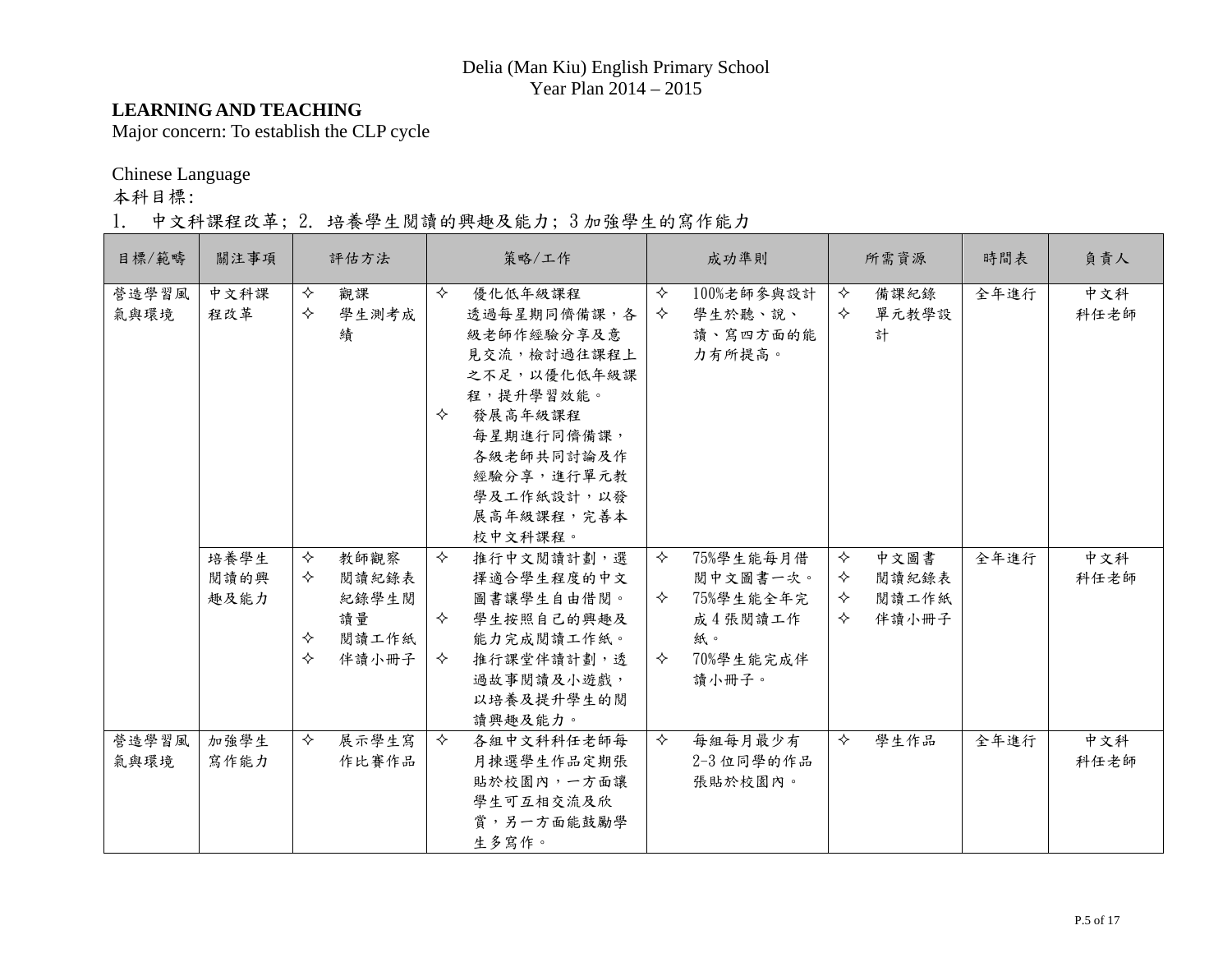#### English Language

(i) Enhance student's Reading & Writing Competence

| <b>Intended Outcome(s)</b>                           | <b>Success Criteria</b>                                                                         | <b>Strategy/Task</b>                                                                                                                                                                                                                                                                                                                                                                | <b>Evaluation Method</b>                                                                                   | Person in                    | <b>Remarks</b>                                                                                                                                                                                 |
|------------------------------------------------------|-------------------------------------------------------------------------------------------------|-------------------------------------------------------------------------------------------------------------------------------------------------------------------------------------------------------------------------------------------------------------------------------------------------------------------------------------------------------------------------------------|------------------------------------------------------------------------------------------------------------|------------------------------|------------------------------------------------------------------------------------------------------------------------------------------------------------------------------------------------|
|                                                      |                                                                                                 |                                                                                                                                                                                                                                                                                                                                                                                     |                                                                                                            | charge                       |                                                                                                                                                                                                |
| Enhance student's<br>Reading & Writing<br>Competence | Students will be able to:<br>1. Read and spell all the<br>sight words for their grade<br>level. | Apply Phonics and Word<br>recognition<br>Have a word wall in<br>$\blacksquare$<br>alphabetical order in<br>grade 1 classroom<br>(J.1 whole year)<br>Make sure students<br>$\blacksquare$<br>master all high<br>frequency words for<br>their grade levels.<br>Spare some teaching<br>time to introduce<br>high-frequency words<br>and send home HFW<br>list. $(J.1-6$ whole<br>year) | <b>Lesson Observation</b><br>English dictation                                                             | Grade<br>English<br>teachers | Resources:<br>Word wall<br>cards                                                                                                                                                               |
|                                                      | 2. Use reading strategies to<br>understand non-fiction<br>texts.                                | <b>Introduce Non-fiction texts</b><br>Read one or two non-<br>$\overline{a}$<br>fiction texts every<br>week for all grades,<br>and they include:<br>Information texts<br>$\blacksquare$<br>(reports)<br>Recount texts<br>(Biography, diaries)<br>Instructions and<br>$\blacksquare$<br>procedures (recipes,<br>directions, manuals<br>and plans)<br><b>Persuasion texts</b>         | <b>Lesson Observation</b><br>Include at least one non-<br>fiction text in their<br>test/exam reading paper | Grade<br>English<br>teachers | $J.1-6$ / whole<br>year<br>J.1 focus on<br>recount texts<br>and<br>instruction<br>texts<br>J.2 add<br>Information<br>texts<br>J.3 and $up -$<br>Start to learn<br>read and write<br>persuasion |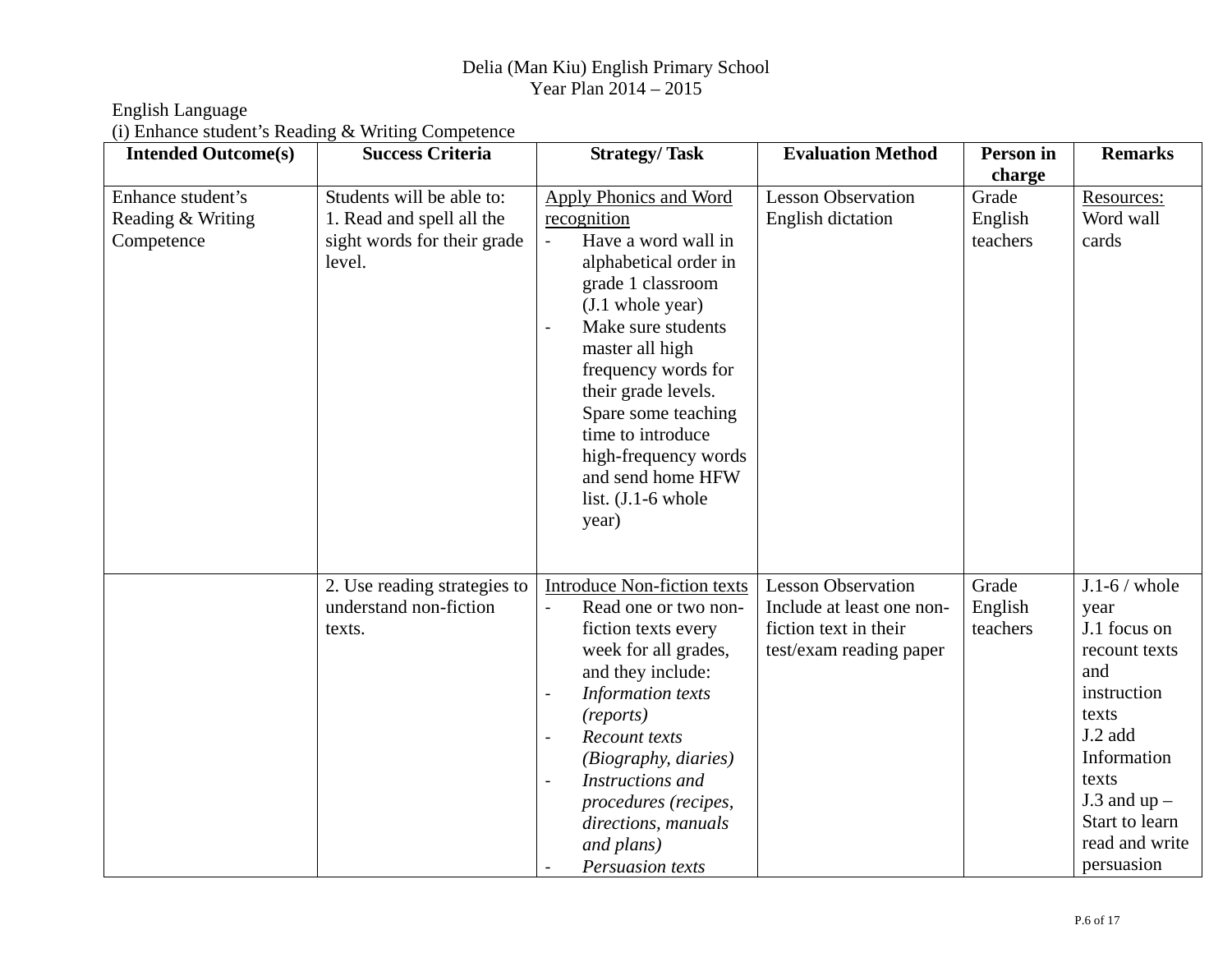|                                                                                    | Year Plan 2014 – 2015                                                                                                                                                                                                                                                                                                                                                                                                                                                                                |                                                                         |                              |                                                                                                                |
|------------------------------------------------------------------------------------|------------------------------------------------------------------------------------------------------------------------------------------------------------------------------------------------------------------------------------------------------------------------------------------------------------------------------------------------------------------------------------------------------------------------------------------------------------------------------------------------------|-------------------------------------------------------------------------|------------------------------|----------------------------------------------------------------------------------------------------------------|
| Students will be able to:                                                          | Argument text<br>Teach reading skills<br>$\bar{\phantom{a}}$<br>through reading non-<br>fiction texts<br>Reading                                                                                                                                                                                                                                                                                                                                                                                     | Reading assessment                                                      | Grade                        | texts and<br>argument texts<br>Resources:<br><b>Texts</b><br>$J.1-6$ / whole                                   |
| 1. Apply reading skills in<br>their reading<br>comprehension                       | Teach reading skills<br>$\blacksquare$<br>and writing skills<br>explicitly to enable<br>students to grasp the<br>skills and apply them<br>on their own tasks<br>When teachers use<br>$\sim$<br>their core readers,<br>they must include<br>learning activities of<br>some listed reading<br>skills                                                                                                                                                                                                   | papers should include<br>questions that test<br>students reading skills | English<br>teachers          | year<br>Resources:<br>Powerpoint<br>presentation /<br>worksheets /<br>quizzes /<br>games / group<br>activities |
| Students will be able to:<br>1. Use phonics to<br>enhance their reading<br>ability | <b>Teach Phonics</b><br>Teach all the phonics<br>$\blacksquare$<br>learning items for all<br>grades, even grade 1-<br>3 (see appendix 1)<br>$(J.1-6, especially for$<br>KS1)<br>Set the spelling list of<br>$\overline{\phantom{a}}$<br>words with the same<br>consonants, vowels,<br>blends, diphthongs to<br>get students familiar<br>with the spelling<br>rules. $(J.1-3)$<br>Focus on Sight words /<br>High frequency words<br>Provide practice<br>at sight recognition<br>and spelling of sight | Class observation                                                       | Grade<br>English<br>teachers |                                                                                                                |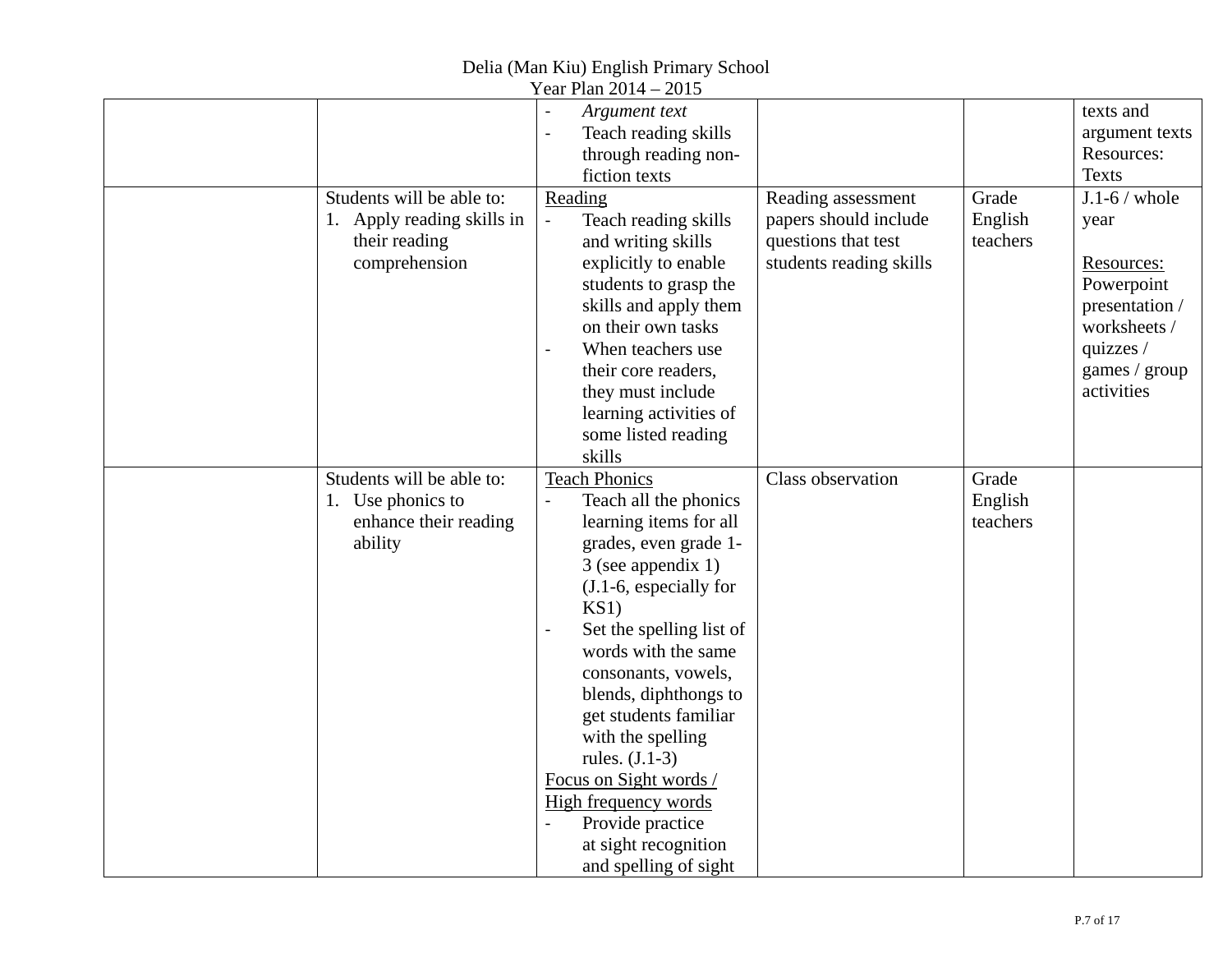|                                                                                                                                                                                                                     | Year Plan 2014 – 2015                                                                                                                                                                                                                                                                                                                                                                                                                    |                                                                                        |                              |                                                                                                                                                                                                                                                                                                     |
|---------------------------------------------------------------------------------------------------------------------------------------------------------------------------------------------------------------------|------------------------------------------------------------------------------------------------------------------------------------------------------------------------------------------------------------------------------------------------------------------------------------------------------------------------------------------------------------------------------------------------------------------------------------------|----------------------------------------------------------------------------------------|------------------------------|-----------------------------------------------------------------------------------------------------------------------------------------------------------------------------------------------------------------------------------------------------------------------------------------------------|
| 1. J.1 – Use Phonics &<br>word recognization<br>skills to read more<br>single words<br>$J.2$ – recognize<br>Consonants & vowels<br>for reading more words<br>and sentences<br>$J.3$ – Read paragraphy in<br>meaning | words<br><b>Pull-out Programme</b><br>Aim at helping weak<br>students to build up<br>English foundation (J.1-<br>J.3, 1 or 2 lessons a week)                                                                                                                                                                                                                                                                                             | Class observation<br><b>English dictation</b><br>Test/exam result                      | <b>NET</b>                   | Resources:<br><b>Jolly Phonics</b><br>Charts,<br>Tables, story<br>books, word<br>cards                                                                                                                                                                                                              |
| Students will be able to:<br>1. Locate the grammar<br>conventions / rules for<br>easy reference. Read<br>aloud between lessons<br>2. Apply writing skills in<br>their writing work                                  | Writing<br>Strengthen grammar<br>skills by posting up<br>charts / tables /<br>posters for daily<br>drilling and practice<br>Teach 6 traits of<br>ä,<br>writing (Ideas,<br>Organization, Voice,<br>Sentence Fluency,<br>Word Choice,<br>Conventions) and<br>ensure students to<br>grasp the listed<br>writing skills in<br>Appendix 2<br>Continue process<br>$\blacksquare$<br>writing, practice the<br>skills of revising and<br>editing | Use Rubrics for class<br>writing work<br>Enhancement is seen in<br>writing performance | Grade<br>English<br>teachers | $J.4-6$ / whole<br>year<br>Ideas &<br>Organization -<br>October $&$<br>November<br>Voice $-$<br>December &<br>January<br>Sentence<br>$Fluency -$<br>February &<br>March<br>Word Choice<br>and<br>Conventions -<br>March-June<br>$J.4-6$ / whole<br>year<br>Resources:<br>Charts / tables<br>posters |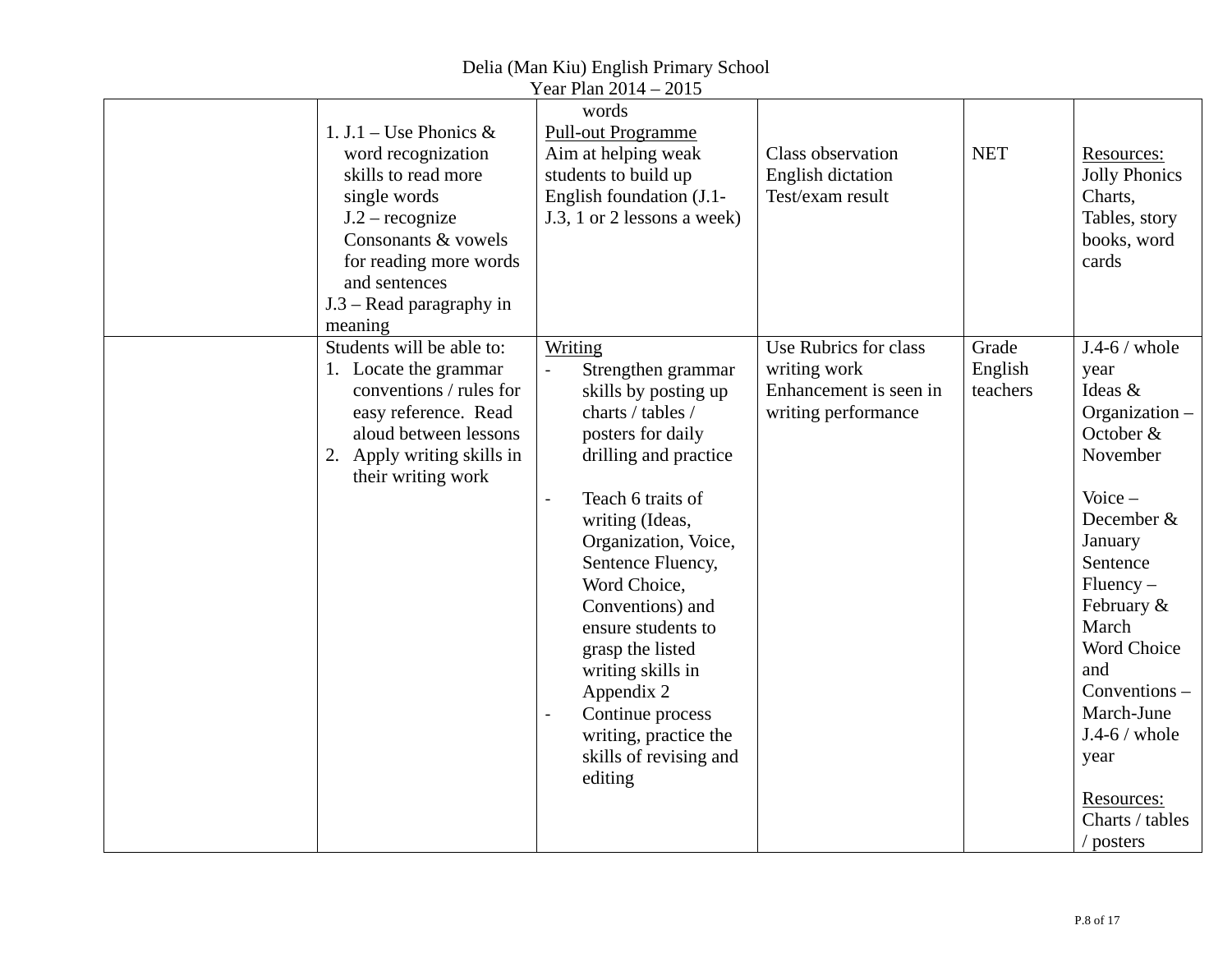| <b>Intended Outcome(s)</b>                                       | <b>Success Criteria</b>                                                                                                                           | <b>Strategy/Task</b>                                                     | <b>Evaluation Method</b>                                                     | Person in                    | <b>Remark</b>                                |
|------------------------------------------------------------------|---------------------------------------------------------------------------------------------------------------------------------------------------|--------------------------------------------------------------------------|------------------------------------------------------------------------------|------------------------------|----------------------------------------------|
|                                                                  |                                                                                                                                                   |                                                                          |                                                                              | charge                       |                                              |
| Enhance teacher<br>collaboration $&$ teaching<br>professionalism | Teachers share and<br>1.<br>discuss teaching ideas<br>at regular<br>collaborative lesson<br>planning sessions                                     | <b>Collaborative Lesson</b><br>Planning                                  | Lesson plans record                                                          | All teachers                 | www.drop-<br>box.com<br>or school<br>M drive |
|                                                                  | Teachers observe one<br>2.<br>grade teacher's lesson<br>(same grade) and keep<br>discussion record                                                |                                                                          | Discussion / reflection<br>record                                            | Grade<br>English<br>teachers |                                              |
|                                                                  | 3.<br>Teachers upload and<br>share teaching<br>materials on a<br>common electronic<br>platform                                                    | Share teaching<br>resources and<br>develop teaching<br>resources<br>Bank | The increasing record of<br>shared resources                                 | Panel Head<br>(set up)       |                                              |
|                                                                  | 4. Share teaching<br>methods and ideas at<br>English panel meeting<br>on a regular basis                                                          | Provide update and<br>Inspirational input                                | <b>English Panel Meeting</b><br>record<br>Application of ideas in<br>lessons | All teachers                 |                                              |
|                                                                  | 5. Panel Head introduces<br>subject related ideas /<br>activities and conduct<br>mini workshops to<br>enhance teachers'<br>professional knowledge |                                                                          | <b>English Panel Meeting</b><br>record<br>Application of ideas in<br>lessons | Panel Head                   |                                              |

(ii) Encourage teacher collaboration & teaching professionalism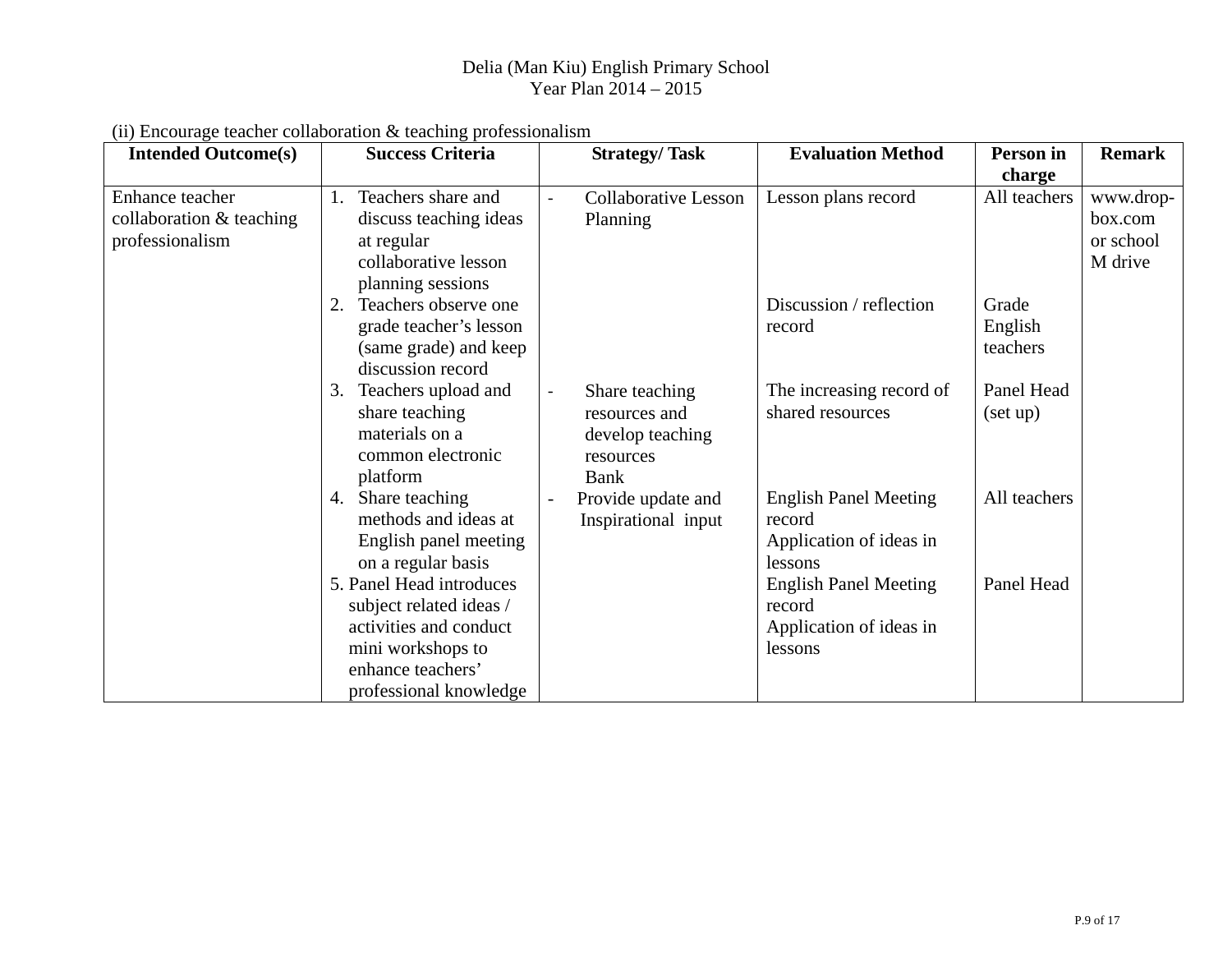#### Mathematics

a) Arouse students' interest of learning in Mathematics

| <b>Intended Outcome(s)</b>                                                                          | <b>Success Criteria</b>                                                                                                                                                       | <b>Strategy/Task</b>                                                                                                                                                                                                                                                                                                      | <b>Evaluation Method</b>                | Person in                                       | <b>Remark</b> |
|-----------------------------------------------------------------------------------------------------|-------------------------------------------------------------------------------------------------------------------------------------------------------------------------------|---------------------------------------------------------------------------------------------------------------------------------------------------------------------------------------------------------------------------------------------------------------------------------------------------------------------------|-----------------------------------------|-------------------------------------------------|---------------|
| Students enjoy the<br>booth games /<br>activities in Math Fun<br>Day                                | 80% of the students<br>$\bullet$<br>enjoy the Math Fun<br>Day                                                                                                                 | Math Fun Day will<br>$\bullet$<br>be held                                                                                                                                                                                                                                                                                 | Student evaluation form                 | charge<br>All<br><b>Mathematics</b><br>teachers |               |
| Students participating<br>$\bullet$<br>the monthly math<br>challenging questions                    | About 40% of the<br>$\bullet$<br>students in each class<br>will answer the<br>questions                                                                                       | Math challenging<br>$\bullet$<br>question will be<br>released to J.1-6 for<br>answering every<br>Month. Questions<br>will be separated into<br>3 groups : J1-2, J3-<br>$4, J5-6$<br>Students who answer<br>$\bullet$<br>the questions<br>correctly will get the<br>sticker and get a prize<br>when they got 3<br>stickers | Record of the students<br>participation | A11<br><b>Mathematics</b><br>teachers           |               |
| b) Improve students' calculation speed and accuracy                                                 |                                                                                                                                                                               |                                                                                                                                                                                                                                                                                                                           |                                         |                                                 |               |
| <b>Intended Outcome(s)</b>                                                                          | <b>Success Criteria</b>                                                                                                                                                       | <b>Strategy/Task</b>                                                                                                                                                                                                                                                                                                      | <b>Evaluation Method</b>                | Person in<br>charge                             | <b>Remark</b> |
| Students' speed and<br>accuracy of<br>calculating basic and<br>mixed operation will<br>be enhanced. | Students will do a pre<br>$\bullet$<br>quiz in October and a<br>post quiz at the end of<br>academic year.<br>50% of the students'<br>$\bullet$<br>result will be<br>improved. | 5 minutes arithmetic<br>$\bullet$<br>quiz before starting<br>lesson. The quiz<br>should be done 2<br>times per week.<br>Award scheme of this<br>5 min quiz will be<br>carried out in the<br>class.                                                                                                                        | Pre and post quiz                       | All<br><b>Mathematics</b><br>teachers           |               |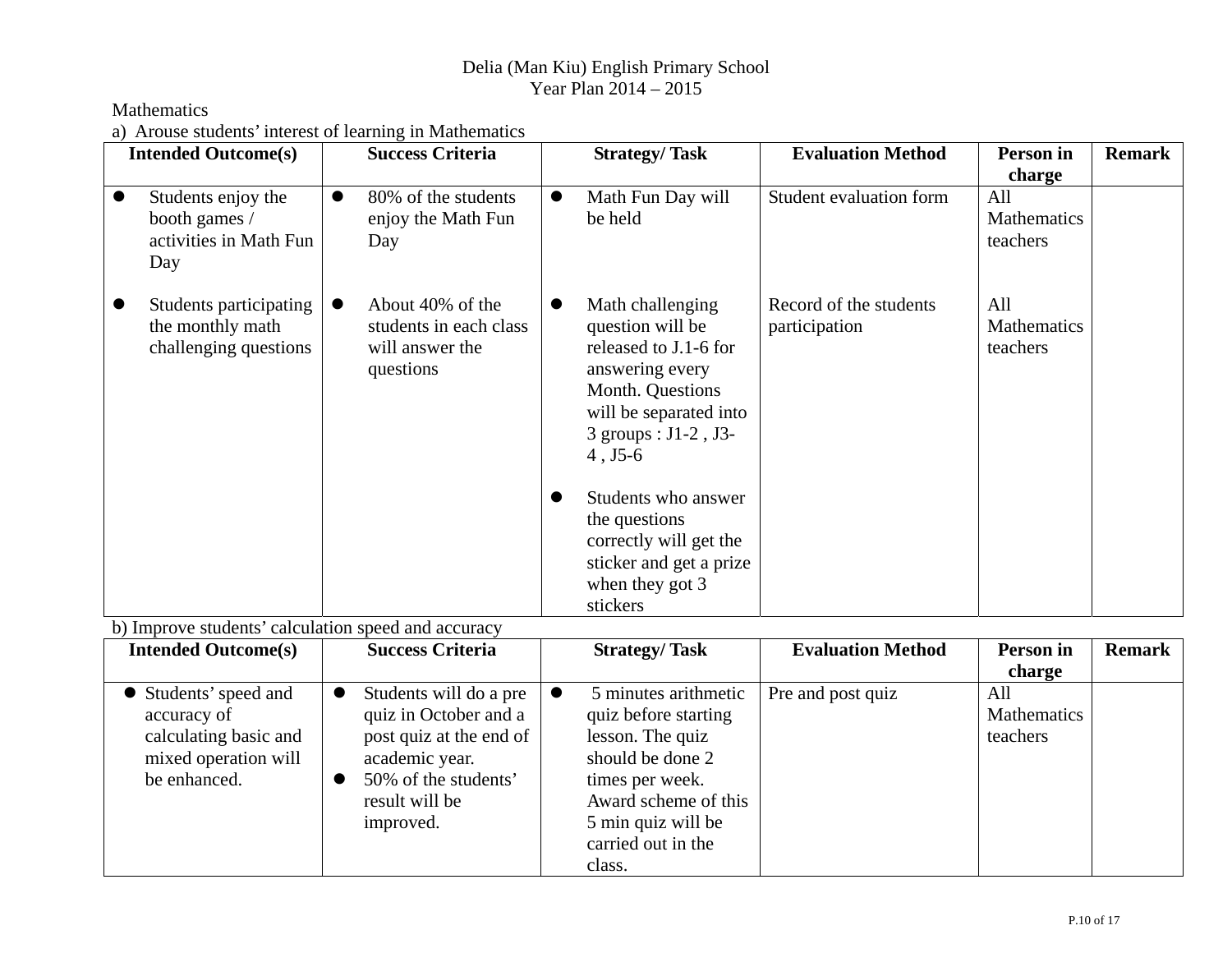|  |  | c) Differential students learning mathematics ability |  |
|--|--|-------------------------------------------------------|--|
|  |  |                                                       |  |

| <b>Intended Outcome(s)</b> | <b>Success Criteria</b>  | <b>Strategy/Task</b>                                                                                       | <b>Evaluation Method</b> | Person in          | <b>Remark</b> |
|----------------------------|--------------------------|------------------------------------------------------------------------------------------------------------|--------------------------|--------------------|---------------|
|                            |                          |                                                                                                            |                          | charge             |               |
| Students who are           | The overall<br>$\bullet$ | students who are low                                                                                       | Test and Exam            | <b>Mathematics</b> |               |
| weak in learning           | mathematics mark of      | learning ability in                                                                                        |                          | panel head,        |               |
| mathematics improve        | the small group          | mathematics will be                                                                                        |                          | mathematics        |               |
| their math assessment      | learning students is     | grouped together to                                                                                        |                          | teachers           |               |
| marks and                  | increased by 20%         | attend mathematics                                                                                         |                          |                    |               |
| mathematics basic          |                          | lesson.                                                                                                    |                          |                    |               |
| knowledge.                 |                          |                                                                                                            |                          |                    |               |
|                            |                          | Students do the basic<br>questions in their<br>assignment, not the<br>challenging or<br>advanced questions |                          |                    |               |
|                            |                          | There are about 60<br>marks is about the<br>basic knowledge in<br>each assessment.                         |                          |                    |               |

### d) Enhance teachers' teaching methods or ideas

| <b>Intended Outcome(s)</b> |           | <b>Success Criteria</b> | <b>Strategy/Task</b>  | <b>Evaluation Method</b> | Person in   | <b>Remark</b> |
|----------------------------|-----------|-------------------------|-----------------------|--------------------------|-------------|---------------|
|                            |           |                         |                       |                          | charge      |               |
| Teacher will have          | $\bullet$ | Mathematics teachers    | Each level            | CLP form                 | All         |               |
| more teaching              |           | will complete the CLP   | Mathematics teachers  |                          | mathematics |               |
| methods/idea,              |           | form after every CLP    | will discuss the      |                          | teachers    |               |
| activities and             |           | meeting.                | coming teaching       |                          |             |               |
| techniques for each        |           |                         | pace, activities,     |                          |             |               |
| unit.                      |           |                         | method from the       |                          |             |               |
|                            |           |                         | coming unit every 5-6 |                          |             |               |
|                            |           |                         | weeks.                |                          |             |               |
|                            |           |                         | Experience teacher    |                          |             |               |
|                            |           |                         | will share their      |                          |             |               |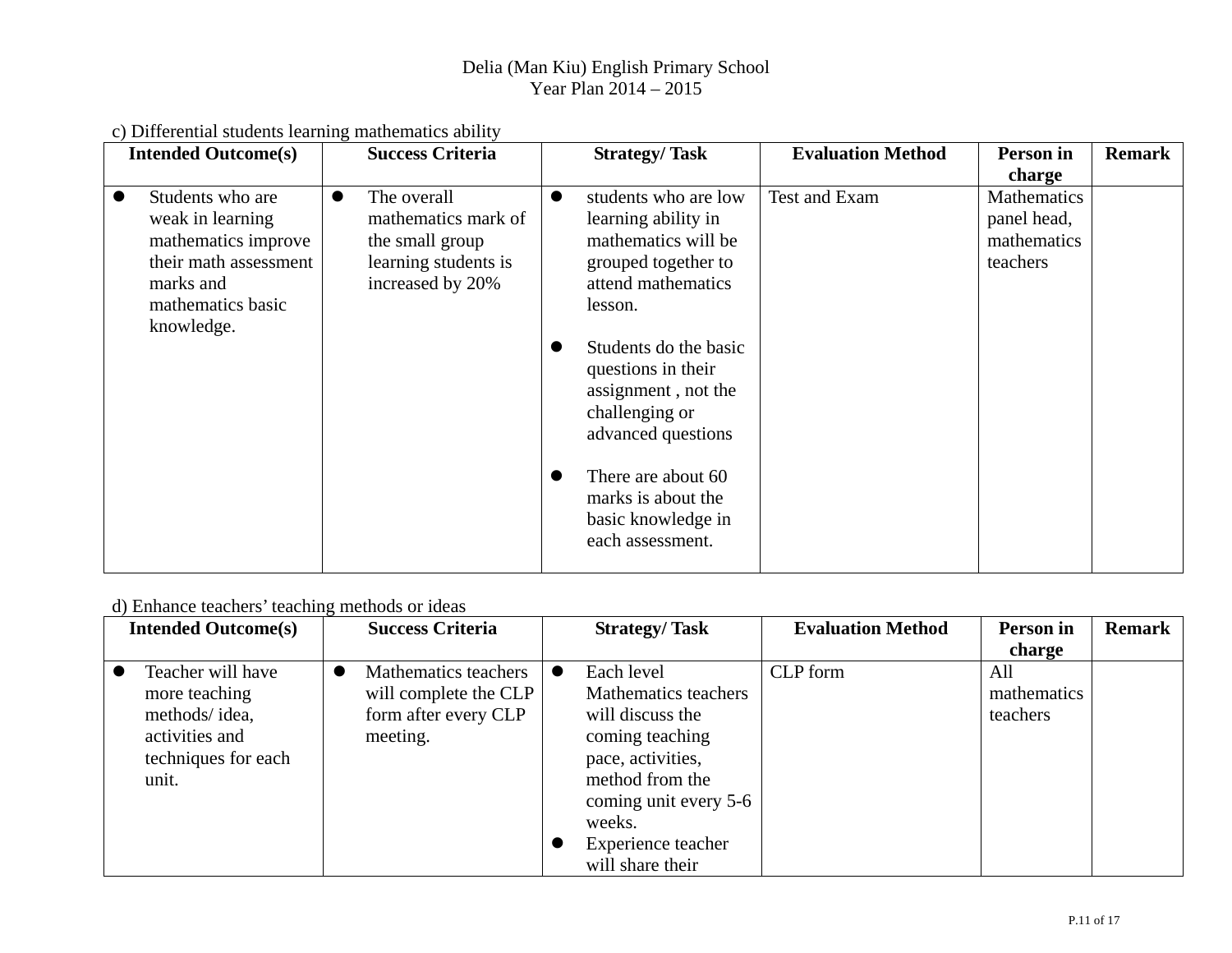| Year Plan 2014 – 2015           |  |
|---------------------------------|--|
| teaching idea to the            |  |
| new teachers during             |  |
| the CLP meeting.                |  |
|                                 |  |
| Each level of Math<br>$\bullet$ |  |
| teachers will present           |  |
| one of the unit plan            |  |
| during the math panel           |  |
| meeting. Others                 |  |
| teachers will give              |  |
| advice based on their           |  |
| planning.                       |  |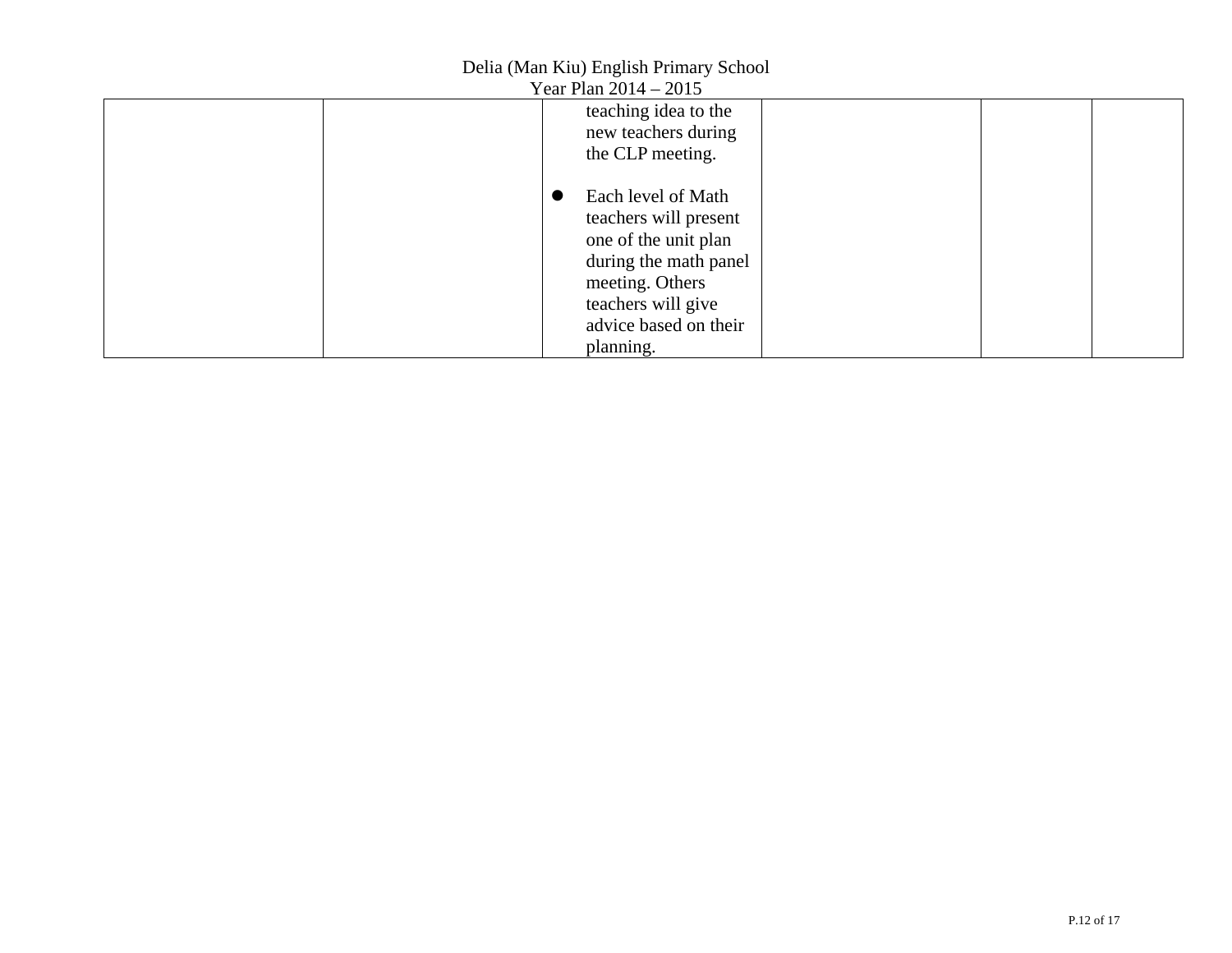| <b>General Studies</b>                                                                                            |                                                                                                                                                                   |                                                                                                                      |                                                                                                                                   |                                        |               |
|-------------------------------------------------------------------------------------------------------------------|-------------------------------------------------------------------------------------------------------------------------------------------------------------------|----------------------------------------------------------------------------------------------------------------------|-----------------------------------------------------------------------------------------------------------------------------------|----------------------------------------|---------------|
| Intended outcome(s)                                                                                               | Success criteria                                                                                                                                                  | <b>Strategy/Task</b>                                                                                                 | <b>Evaluation method</b>                                                                                                          | Person in                              | <b>Remark</b> |
|                                                                                                                   |                                                                                                                                                                   |                                                                                                                      |                                                                                                                                   | charge                                 | S             |
| Students can show<br>1.<br>their awareness of the<br>environmental<br>protection and act it in<br>the daily life. | More than 70 % students<br>show their concerns about<br>the importance of 4Rs and<br>act them in school life.                                                     | Make use of the waste<br>materials to design a<br>recycle box used in<br>students' classrooms.                       | Check whether they use<br>the reused materials to<br>make the product.<br>Students use the recycle<br>box to collect waste paper. | G.S. panel<br>head<br>G.S.<br>teachers |               |
|                                                                                                                   | More than 70% students<br>develop a habit of<br>recycling in school life                                                                                          | Six newly recycle bins are<br>put in the covered<br>playground.                                                      | Check the utilisation of the<br>recycle bins.                                                                                     |                                        |               |
|                                                                                                                   | More than 50% students<br>switch off the Air-Con at<br>night on $25th$ September<br>All teachers and students<br>switch off Air-Con in the<br>first three periods | Encourage students to join<br>the "Hong Kong No Air-<br>Con Night". Stickers are<br>given to students as a<br>prize. | Check the number of<br>stickers given out.                                                                                        |                                        |               |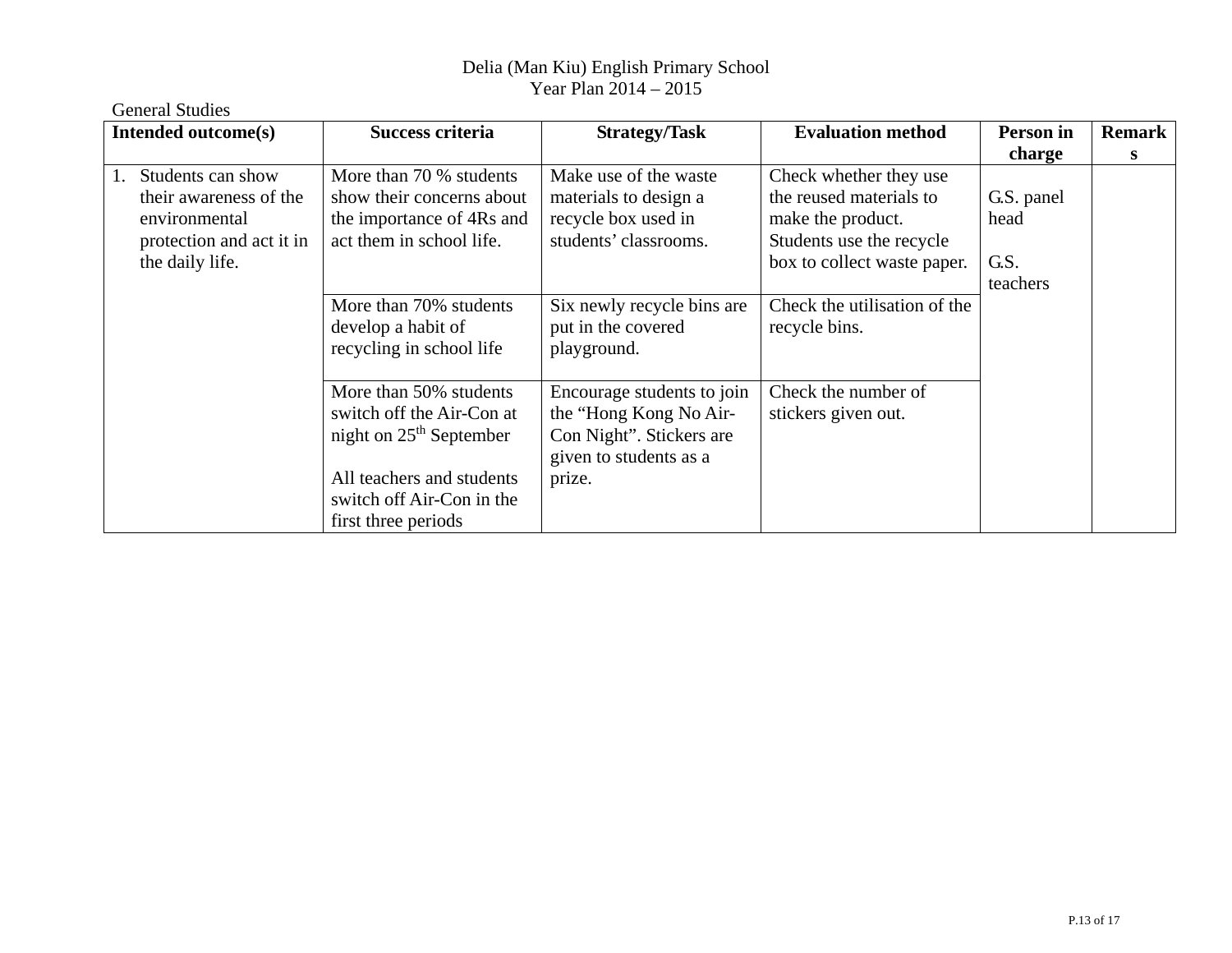#### Year Plan 2014 – 2015 2. Students can develop a healthy eating habit and understand the importance of the fitness of their body. More than 70% students can practise healthy eating habits in school life. Co-operate with class teachers to develop a prolonged healthy eating habit for students throughout the year. Held the healthy food/ Fruit carnival to arouse the awareness in choosing healthy diet in daily life. Monitor food list of the tuck shop The top 50 students who get the most number of stickers can get an award. Class teachers and classmates can help to do the monitoring. During lunch and recess Assess the students' understanding of choosing healthy diet by using different games and activity. 3. Students can develop the interest of learning the knowledge of science and technology More than 60% students participate in the Science Fun Day/ General Studies Fun Day Arrange more experiments in lessons rather than simple observation. Using more daily life examples in teaching & learning accompany with suitable worksheets and experiments. Using Tablets to enhance students' interest in learning G.S. Use the hand-out to assess the students' understanding of the game booths in Science Fun Day. Assess the opportunities and effectiveness for students of trying different experiments G.S. panel head G.S. teachers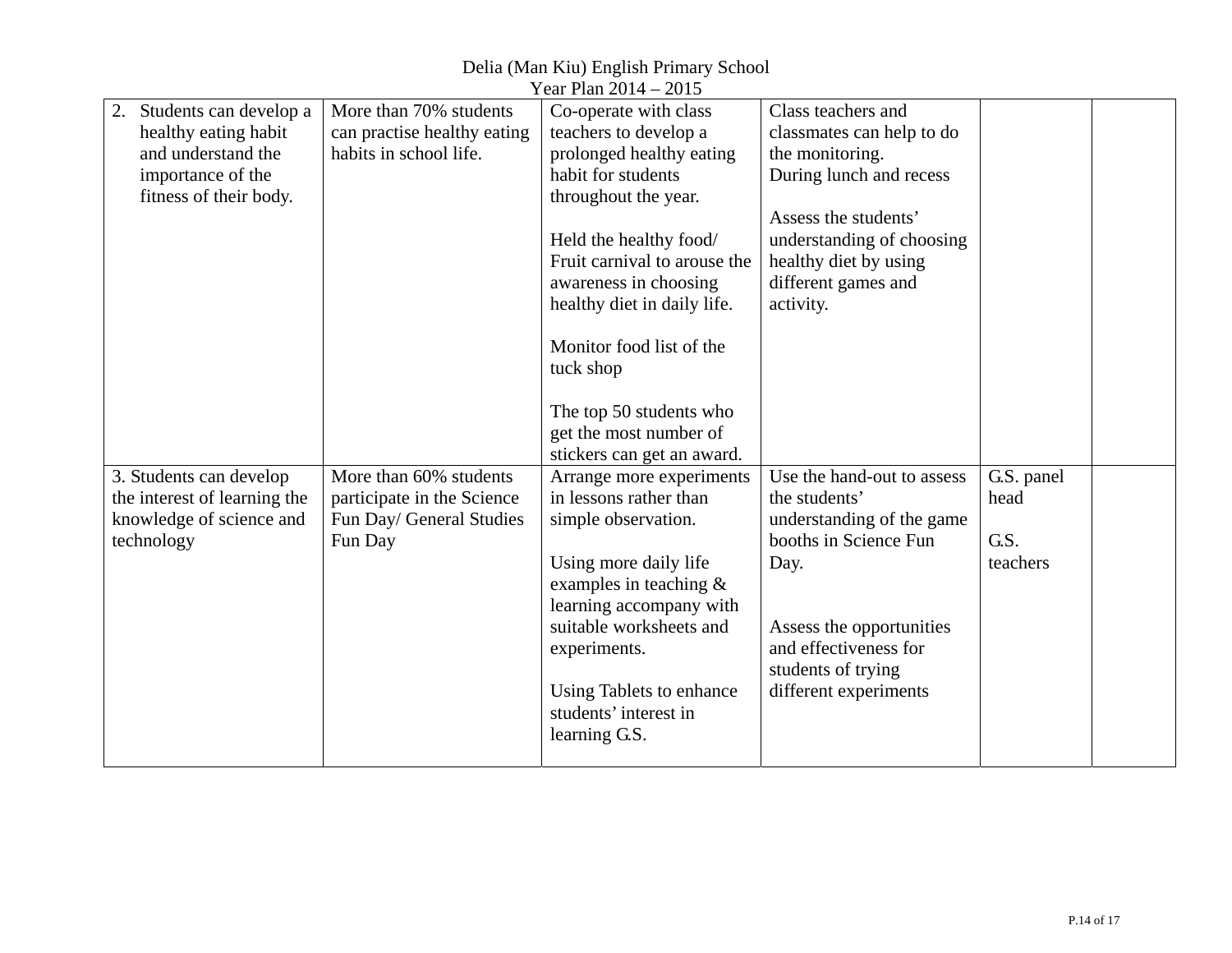| Year Plan 2014 – 2015 |                        |                            |                              |                         |             |  |  |
|-----------------------|------------------------|----------------------------|------------------------------|-------------------------|-------------|--|--|
| 4.                    | Enhance the efficiency | All teachers attend the    | Unit plans and teaching      | Checking the CLP unit   | G.S. panels |  |  |
|                       | of students' learning  | CLP meetings regularly.    | aids are prepared for each   | plans.                  |             |  |  |
|                       | and new teachers       | New teachers familiarize   | unit. Senior teachers can    |                         | G.S.        |  |  |
|                       | benefit through CLP    | with the critical concepts | share their difficulties and |                         | teachers    |  |  |
|                       | discussion             | of each unit.              | experience of teaching       |                         |             |  |  |
|                       |                        |                            | General Studies.             |                         |             |  |  |
|                       |                        | Peer lesson observation    | Assist colleagues to plan    | Appraisal of the lesson |             |  |  |
|                       |                        |                            | the lessons in CLP.          | observation.            |             |  |  |
|                       |                        |                            | Teachers can get advice      |                         |             |  |  |
|                       |                        |                            | and comments from            |                         |             |  |  |
|                       |                        |                            | others.                      |                         |             |  |  |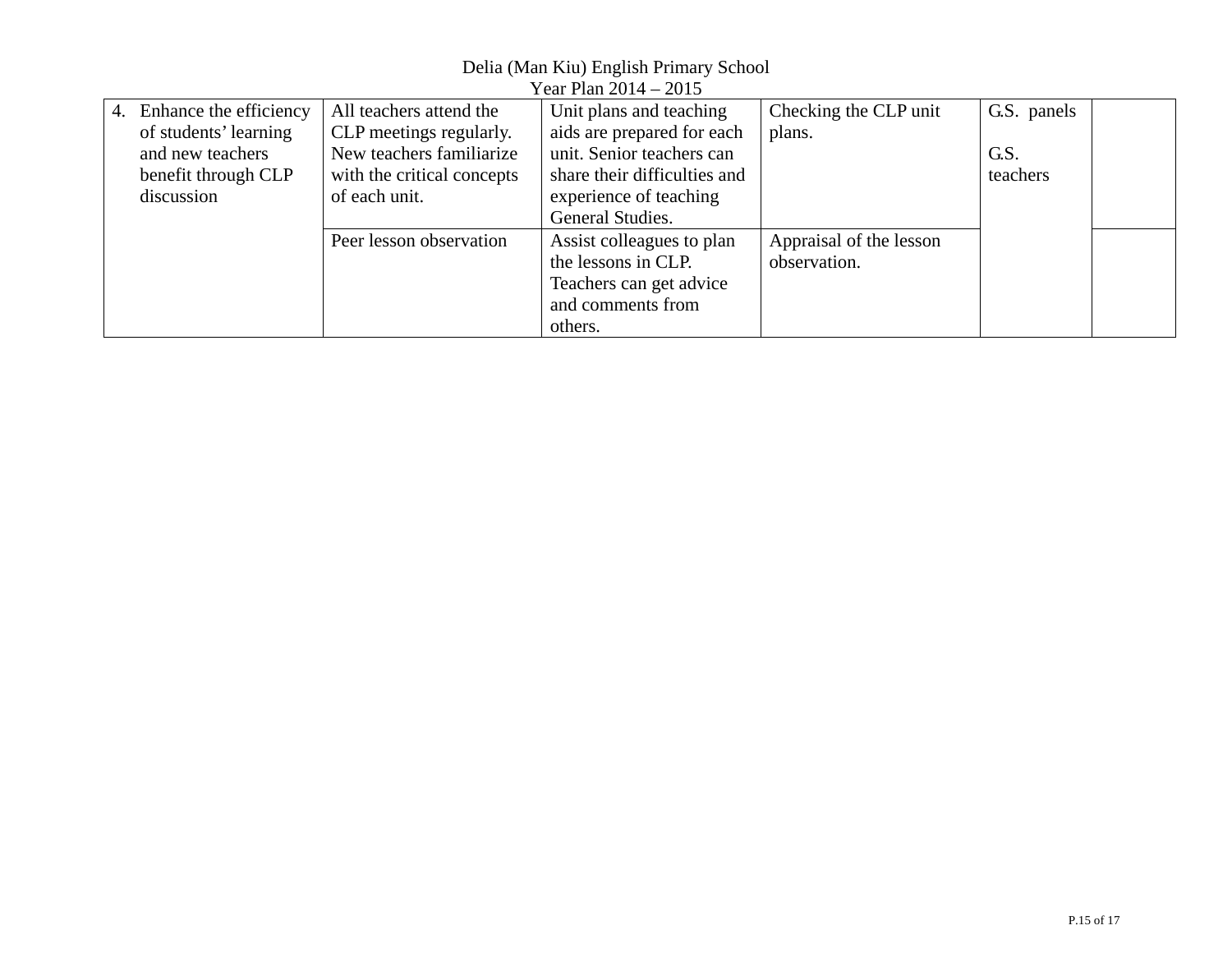#### **STUDENT SUPPORT**

Major concern:

| <b>Intended Outcome(s)</b> | <b>Success Criteria</b>  | <b>Strategy/Task</b>     | <b>Evaluation Method</b>                | Person in       | <b>Remark</b> |
|----------------------------|--------------------------|--------------------------|-----------------------------------------|-----------------|---------------|
|                            |                          |                          |                                         | charge          |               |
| Enhance Students'          | * All monitors and       | <b>Weekly Training</b>   | * Self evaluation form                  | <b>Students</b> | Time          |
| leadership skills          | prefects join the scheme | Workshops for prefects   |                                         | Support         | scale:        |
|                            |                          | and monitor              | * Teachers evaluation form              | Team            | Whole         |
|                            | * 80% or above           |                          |                                         |                 | year          |
|                            | teachers agree that the  | * Monitors: two groups   | * Teachers' Observation                 |                 |               |
|                            | scheme is effective      | of students J1-3 $&$ J4- |                                         |                 |               |
|                            |                          | 6s, weekly               | $*$ questionnaire for both students $&$ |                 |               |
|                            | * 70% of students think  |                          | teachers                                |                 |               |
|                            | they have improved in    | * Prefects: 4 groups of  |                                         |                 |               |
|                            | self evaluation          | students, sorted by      |                                         |                 |               |
|                            |                          | grades                   |                                         |                 |               |
|                            |                          | - prefects will have     |                                         |                 |               |
|                            |                          | group meetings with      |                                         |                 |               |
|                            |                          | teachers                 |                                         |                 |               |
|                            |                          | - prefects working in    |                                         |                 |               |
|                            |                          | echelon                  |                                         |                 |               |
|                            |                          | - mentorship             |                                         |                 |               |
|                            |                          | programme for prefects   |                                         |                 |               |
| To enhance students'       | * 80% students           | * ECA held once a        | * Data collection & look into           | All teachers    | Time          |
| exposure towards           | experience aesthetic or  | week                     | student participation                   |                 | scale:        |
| aesthetic and physical     | physical education not   |                          |                                         |                 | Whole         |
| education with higher      | less than 20 sessions    | * timetable change to    | * Evaluation in meetings                |                 | year          |
| opportunities of           |                          | match the ECA plan       |                                         |                 |               |
| performance                | * 30% of the students    |                          |                                         |                 |               |
|                            | has the experience of    | * encourage students to  |                                         |                 |               |
|                            | joining external         | join external            |                                         |                 |               |
|                            | competition              | competition such as      |                                         |                 |               |
|                            |                          | speech festival & sports |                                         |                 |               |
|                            |                          | school teams             |                                         |                 |               |
| Increase positive virtue   | * All monitors and       | * Friday Assemblies      | * Self evaluation form                  | <b>Students</b> | Time          |
| and discipline of          | prefects join the scheme |                          |                                         | Support         | scale:        |